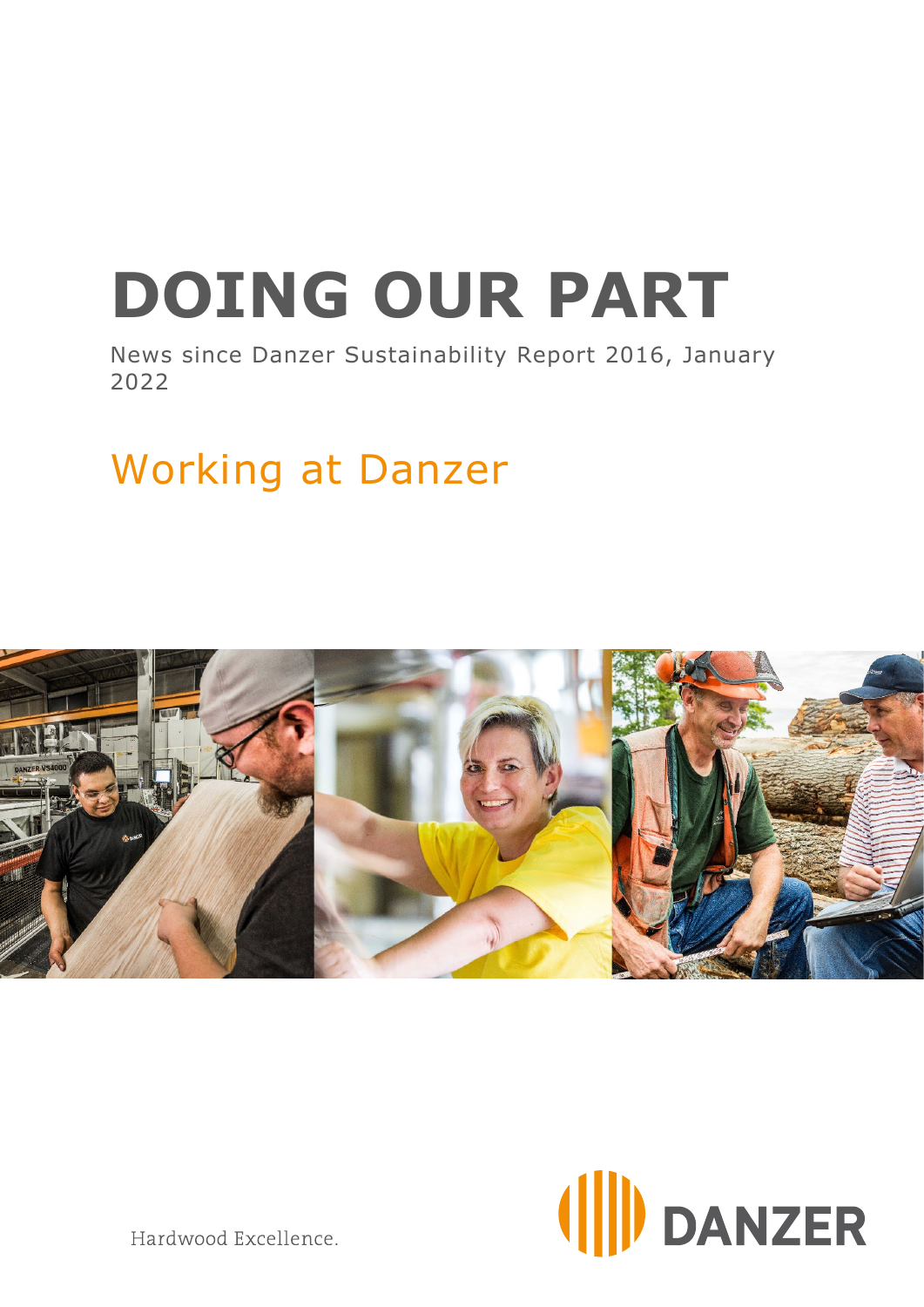In June 2017, Danzer published its second Sustainability report: Doing Our Part. Prior to the next full report scheduled for 2023, Danzer will prepare subject-specific updates to its Sustainability Report; a personal commitment to operate business in a way that is responsible for the resources we share with the communities we operate in.

This is an update on the segment *Working at Danzer* found in the Danzer Sustainability Report 2016: Doing Our Part, starting at page 40. The data for this report was updated in July and October 2018 and February 2019.

[G4-10] Danzer's social contract with the communities we operate in implies that the operation and community thrive so long as a precautionary approach is taken with employees. As of December 2021, Danzer employed 1,121 people worldwide. Approximately 17% of those employees work in maintenance, engineering, management, procurement, sales and administration.

Since the last update in February 2019, two facilities have been closed or sold:

[https://www.danzer.com/en/company/media-relations/press-releases/item/danzer-sells](https://www.danzer.com/en/company/media-relations/press-releases/item/danzer-sells-bradford-sawmill)[bradford-sawmill](https://www.danzer.com/en/company/media-relations/press-releases/item/danzer-sells-bradford-sawmill)

[https://www.danzer.com/en/company/media-relations/press-releases/item/danzer-closes](https://www.danzer.com/en/company/media-relations/press-releases/item/danzer-closes-souvans-plant-in-france)[souvans-plant-in-france](https://www.danzer.com/en/company/media-relations/press-releases/item/danzer-closes-souvans-plant-in-france)

> "DANZER SHOULD ABSOLUTELY ENCOURAGE EMPLOYEES TO GET THE COVID SHOT." "WE WANT TO KNOW MORE ABOUT COMPETITIVE WAGES."

From production employee interviews Fall 2021



The precautionary approach of Danzer is in total alignment with the United Nation's Sustainable Development Goal #3, "To ensure healthy lives and promote well-being for all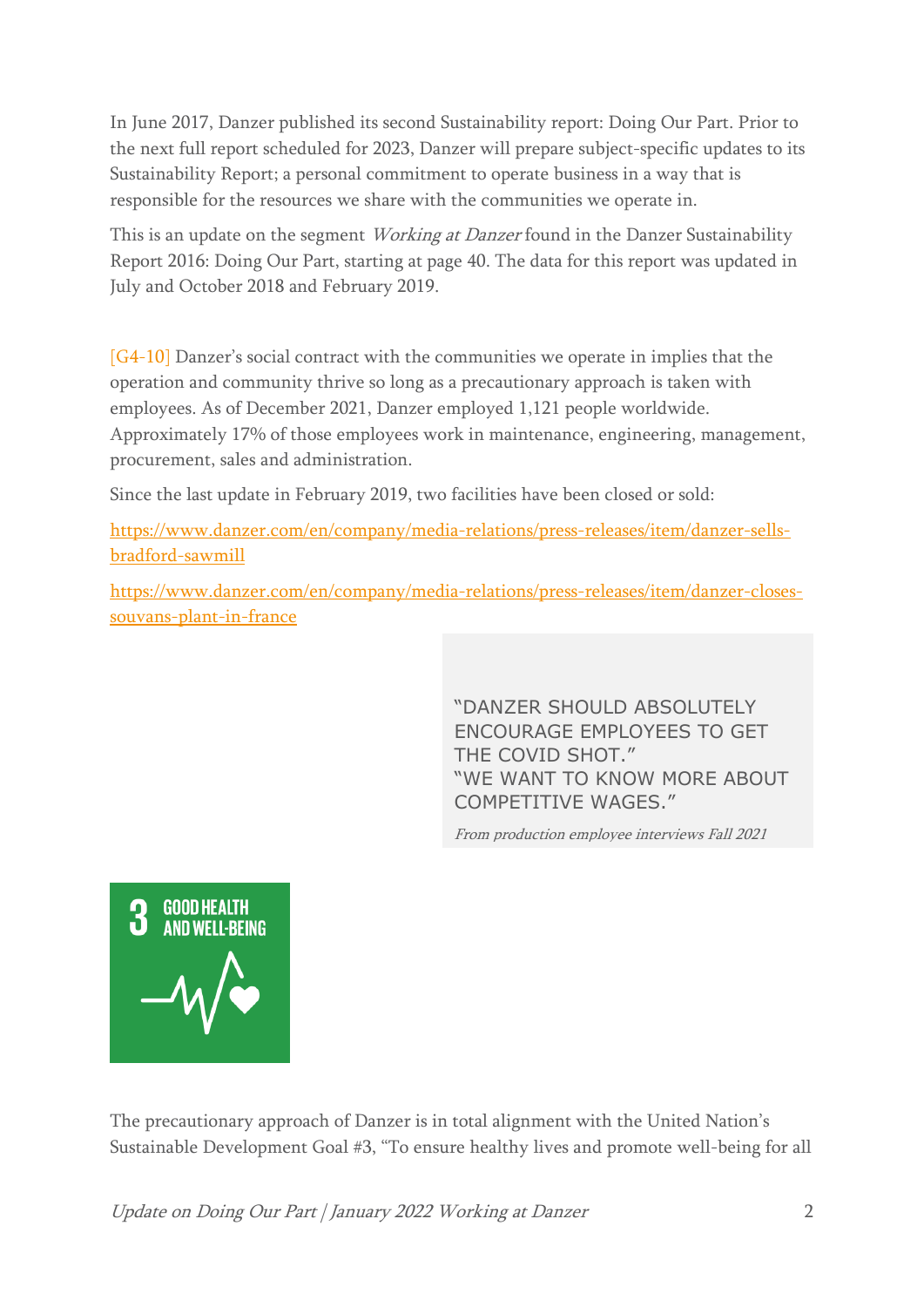at all ages." The text suggests that, "You can raise awareness in your community about the importance of good health and a healthy lifestyle."

Danzer Veneer Americas has established a Wellness Program to provide employees the tools to better understand and manage their health. This initiative has included a comprehensive review and explanation of health care benefits provided by Danzer, as well as company-sponsored Biometric screenings and fitness challenges. Although social distancing during the Covid-19 pandemic has paused most programs, DVA intends to resume these important initiatives, at the appropriate time, to encourage an increase in well-being amongst our employees. In 2021, and continuing into the future, Danzer Veneer North Americas gave out chances to win prizes if employees and/or their spouses completed their annual Well-being exams.

> "DANZER IS COMMUNICATING VERY WELL, MANAGEMENT IS WORKING WITH HR AT ALL FACTORIES TO INFORM EVERYONE ABOUT CHANGING MANDATES, ETC."

From production employee interviews Fall 2021

#### **The Covid-19 pandemic**

During the course of the Covid pandemic, Danzer managed quite well and did not have to force a complete shut-down of productions operations. Still, we had to reduce shifts in 2020 and until August 2021 due to a lack of staff in general, but also because of quarantine (infection or contact). In the Czech Republic in particular, employees needed to stay home with children in quarantine or because of school and daycare/kindergarten closures.

Ever-changing rules keep human resources departments busy, especially at locations like Melnik, where testing every employee was required once, and later twice, per week with requirements for isolation and quarantine of several days. Border crossing rules in Europe and Covid ratings by country also change often. Most Danzer colleagues who are required to travel are 3x vaccinated in the meantime.

Danzer complies with local requirements and avoids contact as much as possible. Staff work from home where possible, and meetings are conducted by Zoom or postponed.

In North America, the situation is also monitored closely, and every facility adjusts based on the latest recommendations by the CDC and/or local requirements. The combination of Covid restrictions and labor shortages makes maintaining a full production capacity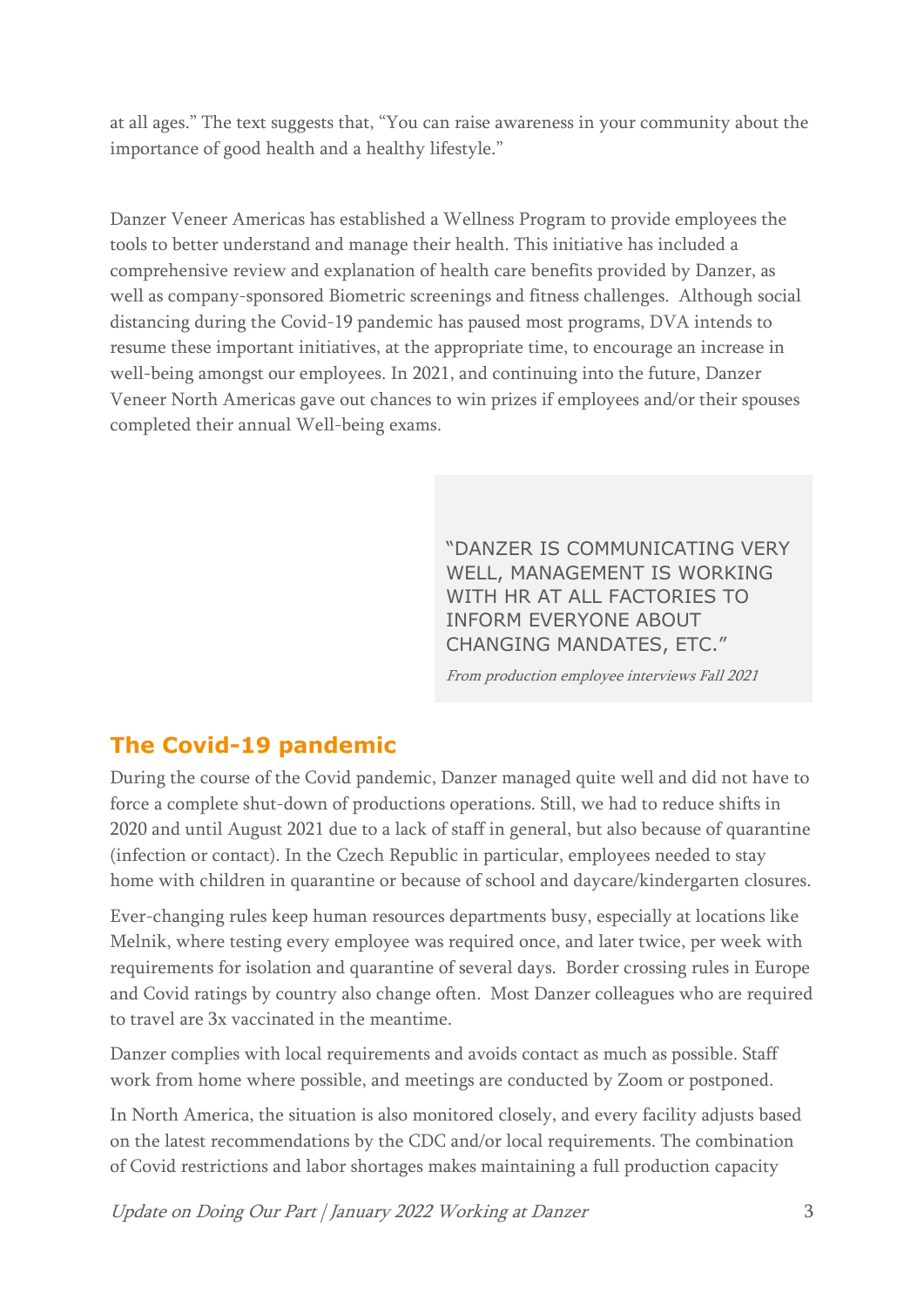difficult however, Danzer colleagues navigated the various stages of Covid and changing rules impressively, never having to shut down offices and/or facilities despite low vaccination rates among production staff.

The SDG 3 target, "Strengthen the prevention and treatment of substance abuse, including narcotic drug abuse and harmful use of alcohol," is relevant to Danzer as an employer in communities also affected by rising trends in drug and alcohol consumption. In North America, this is particularly relevant, so on suspicion, post-accident (with suspicion of intoxication), and random drug testing programs are in place.

In 2021, 11 employees in North America were terminated for drug or alcohol use (Darlington, Edinburgh and Williamsport). Five employees receive assistance through Danzer's program for drug/alcohol treatment.

> "SMOKING/VAPING ARE STILL CONCERNS FOR HEALTH, AND YEARLY VISITS SHOULD BE EMPHASIZED." "MENTAL HEALTH COVERAGE IN BENEFIT PACKAGES SHOULD BE EXPLAINED MORE."

From production employee interviews Fall 2021

The SDG 3 target, "Achieve access to quality essential health-care services," is also relevant to Danzer as an employer provider of health care coverage.

Where public health care is not available, the company insures that all employees and their families have access to good health care options and contributes a majority of the costs for these programs. Bench-marking data by insurance carriers show that in these cases, Danzer North America health care benefits exceed the average for companies of the same size and industry. Danzer also encourages employees and their families to maintain healthy lifestyles by sponsoring the costs related to wellness programs.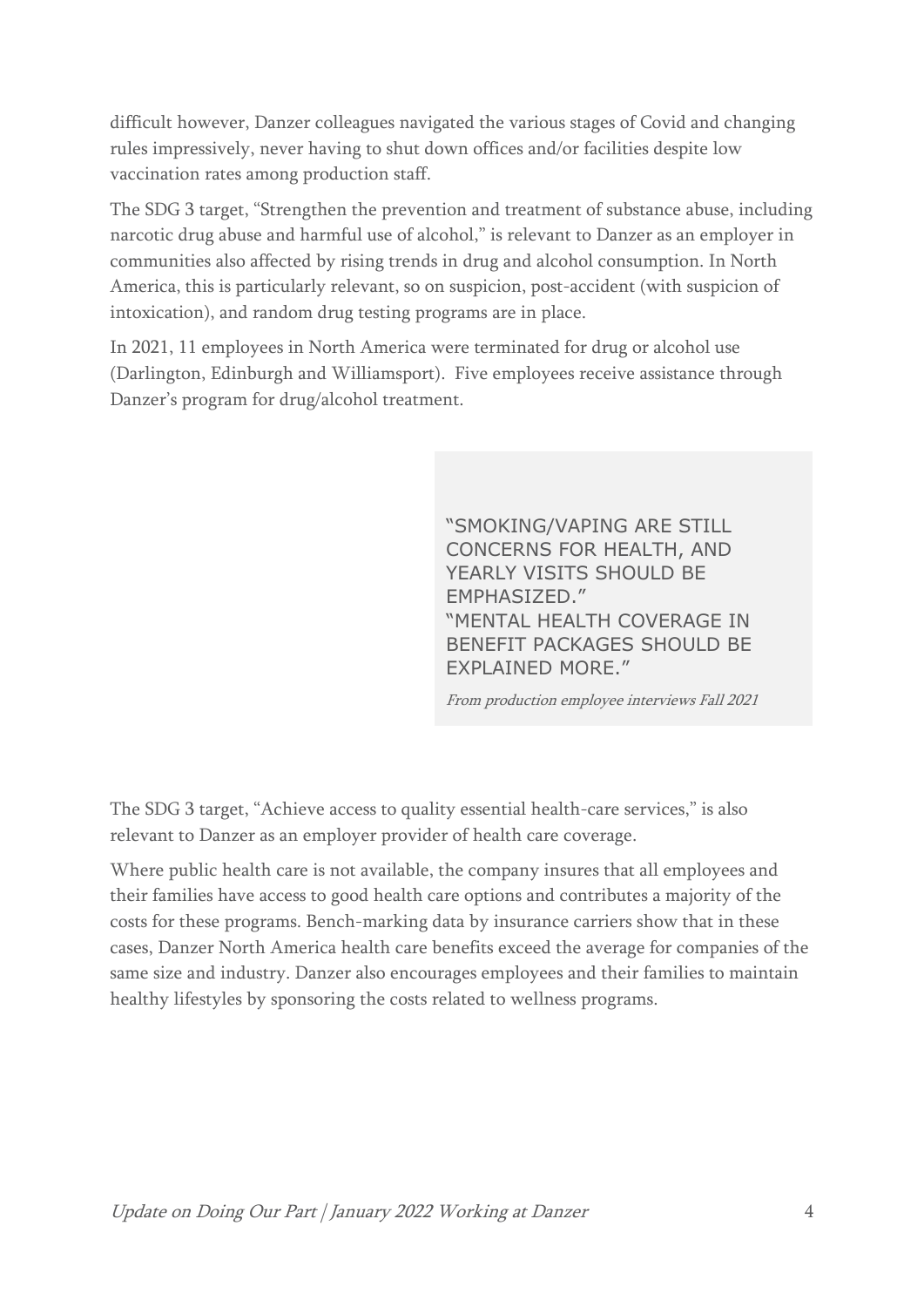"WE ARE CONCERNED ABOUT FATIGUE BECAUSE MANY EMPLOYEES HAVE TO WORK TWO JOBS."

From production employee interviews Fall 2021

[G4-LA6] At the same time, Danzer is committed to keeping employees safe and healthy in the workplace. The following table shows employee days lost due to workplace injuries to total working days.

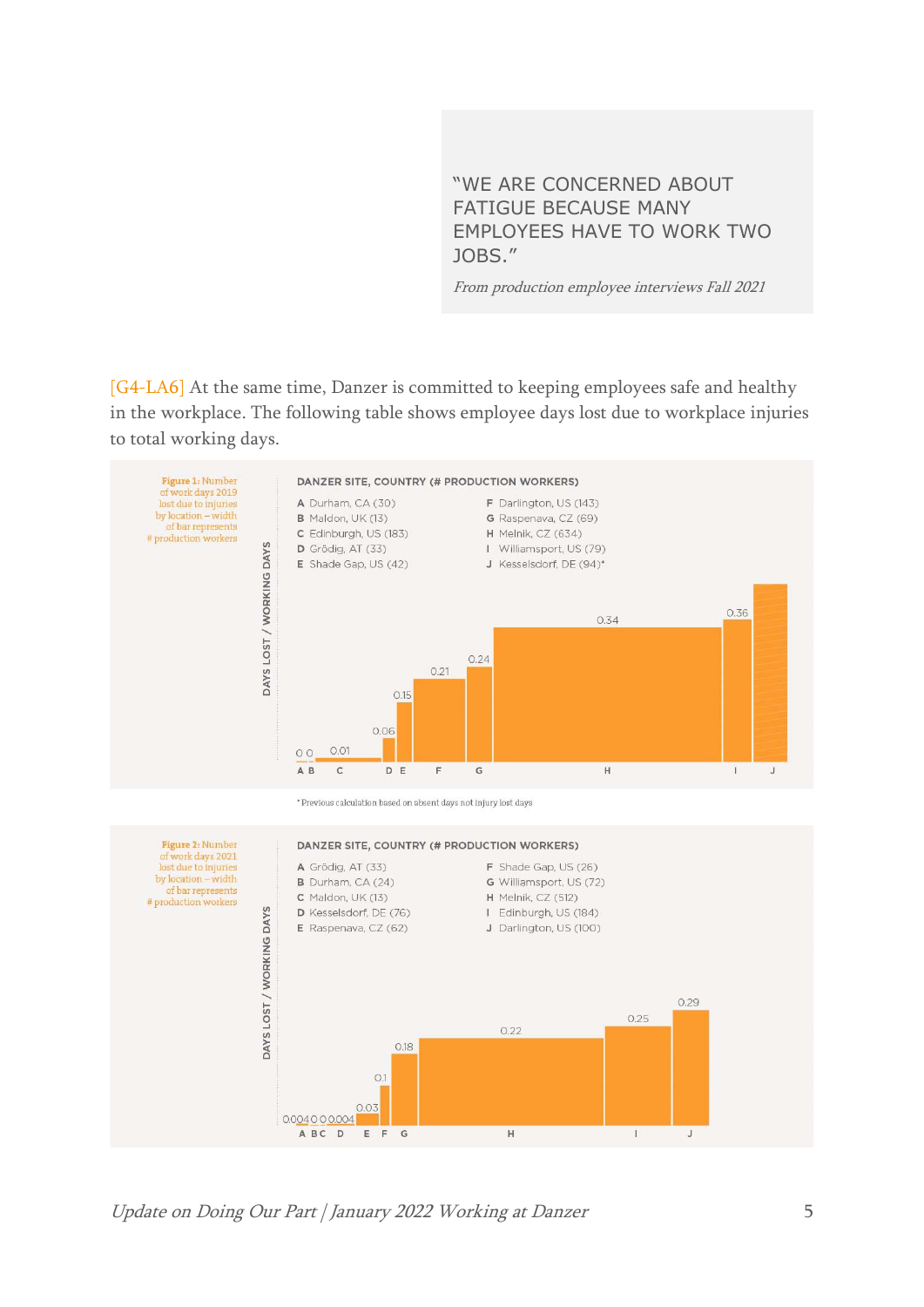Danzer's internal safety and environmental online reporting system is built to track problems reported and the fixing of them. This system is the recordkeeping arm of Danzer's Grievance Mechanism and Integrity Line.

> "I THINK PEOPLE JUST NEED TO KNOW WHO TO TALK TO. PEOPLE ARE TOO SCARED TO TALK BUT I THINK NOW PEOPLE CAN GO TO THE OFFICE AND SPEAK. BEFORE, NOT MANY WOULD BE ABLE TO TALK TO GET HELP."

From production employee interviews Fall 2022

[G4-SO11a] Between January – December 2021, 39\* reported environmental and safety issues have been fixed and reviewed by management, those "un-fixed" have a schedule to be fixed:





\* These numbers are limited of course to the number reported in the system. Many items are not reported because they are either considered too small or are fixed immediately.

Update on Doing Our Part | January 2022 Working at Danzer 6 [G4-LA9] In 2018, Danzer developed a new training approach called FUN. FUN engages all levels of the production and office staff in teams that cross work functions, languages, pay scales, and learning styles. A group of 2-3 small teams was organized to meet at least once per month for a short game (15 minutes) to reinforce safe behavior and good conduct. This collaborative learning program targeted training to specific risks. A behavioral approach to safety – that is, identifying at risk behaviors and correcting them before injuries occur – is an essential part of this program. The FUN program was rolled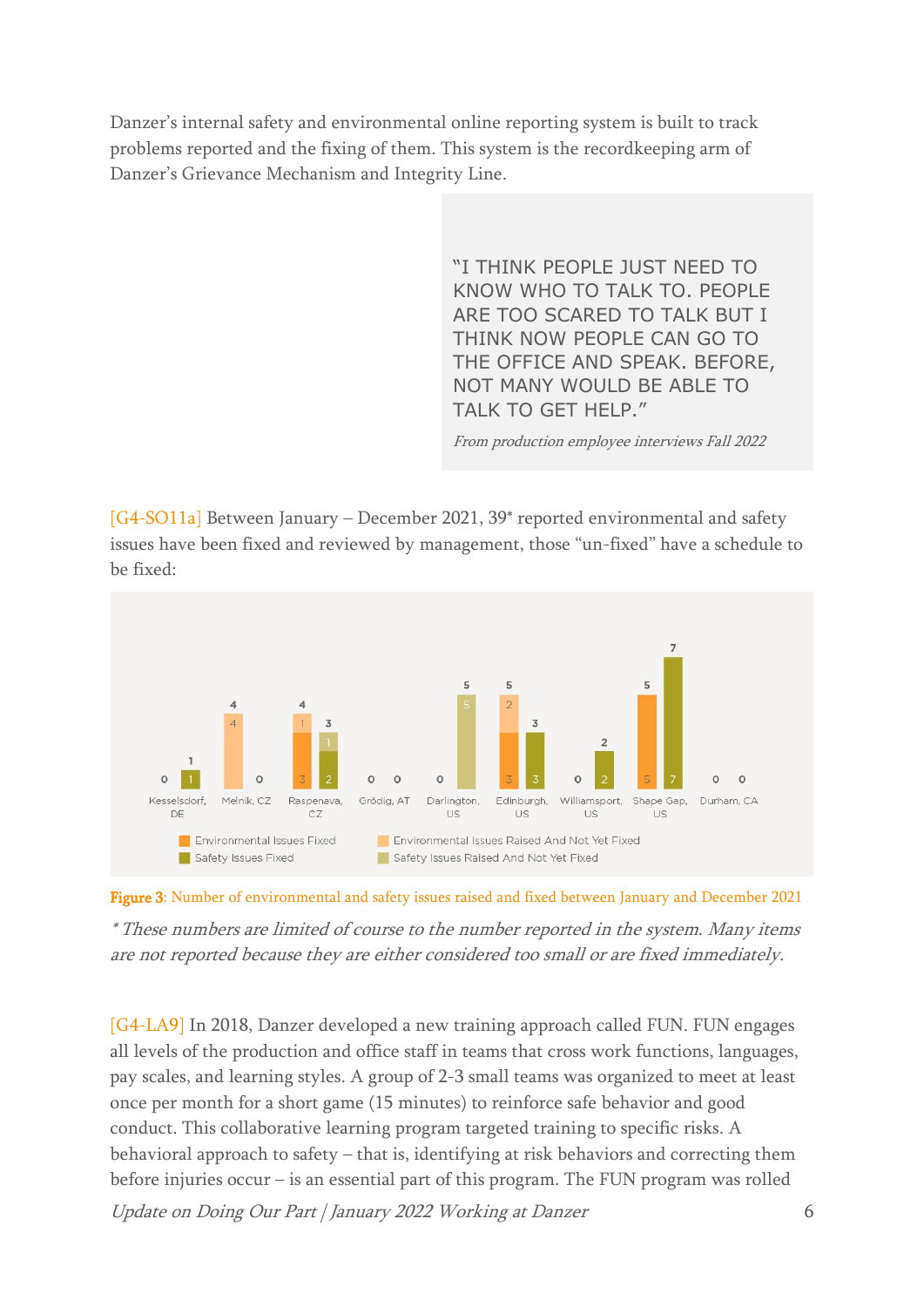out for all United States facilities by 2020, but the onset of the Covid pandemic halted the possibility to continue this successful program. Both customers, OSHA inspectors, and employees noted how enthusiasm for safety was high because of the game concept. Since 2020's onset of the pandemic, training has been done through orientation of new employees, some distanced and masked meetings, and handouts and posters for existing employees.



The following table shows the percent of affected employees trained across Danzer in each category:

"Affected" means employees whose work is impacted by the training. Not all training applies to all employees.

> "DANZER'S TRAINING SHOULD INCLUDE HARASSMENT AND SOCIAL MEDIA ABUSE." "ALL TOPICS RELATED TO LIFTING AND STANDING ON THE CONCRETE FLOOR, PROCESSING OF ISOCYANATE, BEECH DUST."

From production employee interviews Fall 2021

| Subject / Level                                                                     | % Affected Employees<br><b>Trained</b> |
|-------------------------------------------------------------------------------------|----------------------------------------|
| Environmental & Safety Management System                                            | 88%                                    |
| Control of Hazardous Energy                                                         | 80%                                    |
| Forklift                                                                            | 88%                                    |
| <b>Accident Prevention /Safe Behaviors</b>                                          | 70%                                    |
| Pedestrian Safety                                                                   | 78%                                    |
| First Aid Level 1                                                                   | 77%                                    |
| Emergency Response (inc. Evacuation, First Aid, Spills, Fire,<br>Weather, Violence) | 70%                                    |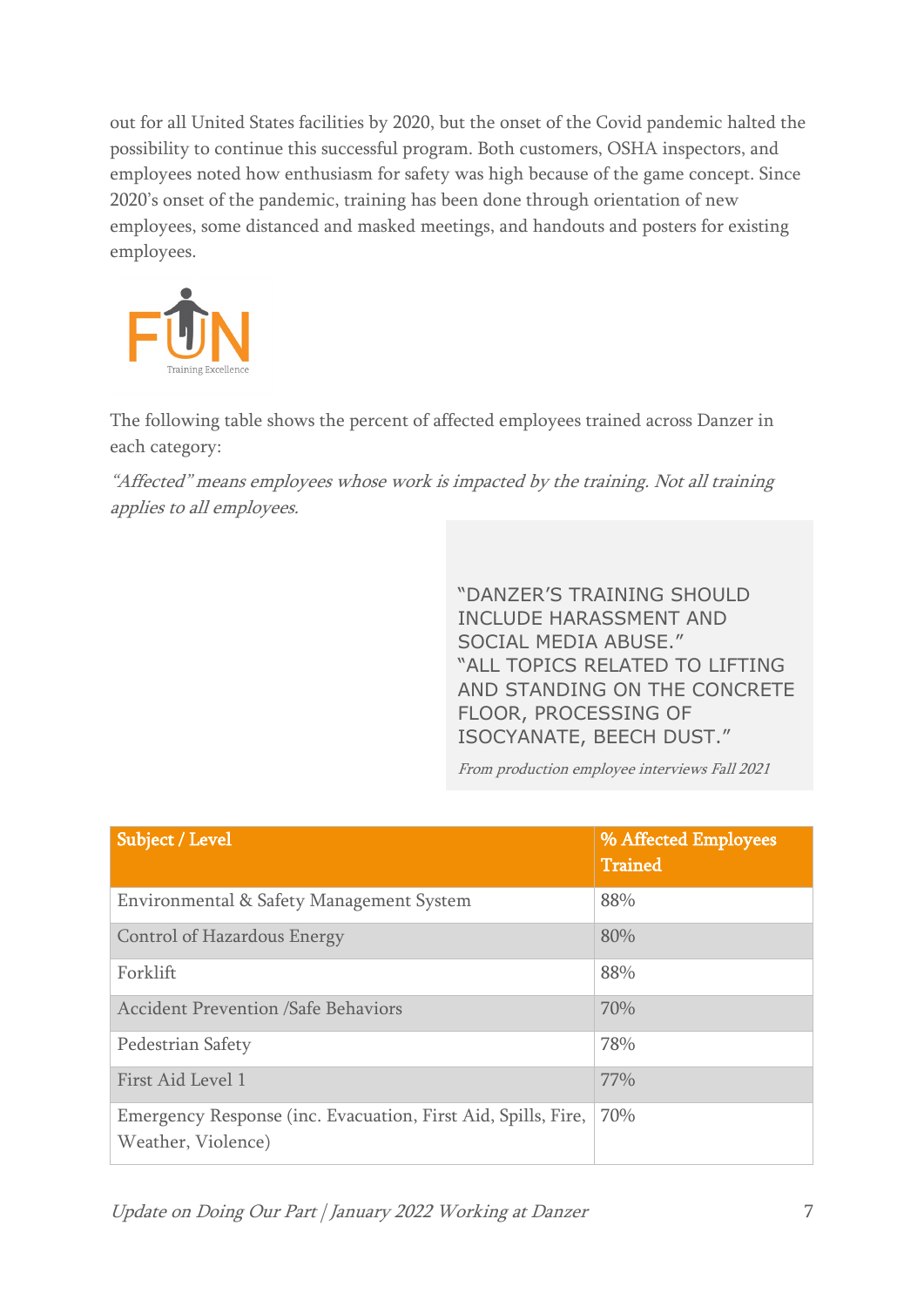| Workplace Violence Prevention                 | 70%  |
|-----------------------------------------------|------|
| Data Protection                               | 74%  |
| Code of Conduct                               | 48%* |
| Hazardous Materials                           | 88%  |
| <b>Confined Space Entry</b>                   | 35%  |
| Personal Protective Equipment                 | 88%  |
| Grievance Mechanism and Integrity Line        | 48%* |
| <b>Fall Protection</b>                        | 92%  |
| Lifting Safety / Ergonomics                   | 59%  |
| Chainsaw Safety                               | 3%   |
| Welding and Hot Work                          | 87%  |
| Compressed Air Safety                         | 71%  |
| Accident Prevention, Reporting, Investigation | 78%  |
| <b>Heat Stress</b>                            | 68%  |
| <b>Radiation Safety</b>                       | 100% |
| Chain-of-Custody                              | 100% |
| <b>Standard Operating Procedures</b>          | 76%  |

\* Online training started in December is 35% complete as of 24 Jan 22.



SDG 5 is to "achieve gender equality and empower all women and girls." At Danzer, this target is taken seriously. Danzer is an equal opportunity employer who knows that diverse experiences are valuable to the mix of innovation at Danzer. Of 1,121 employees worldwide, roughly 32% are women and many of that number (39%) work in nonproduction positions such as engineering, maintenance, procurement, management, sales, administration, maintenance, and IT. Of those, 21% work in production supervision or management positions.